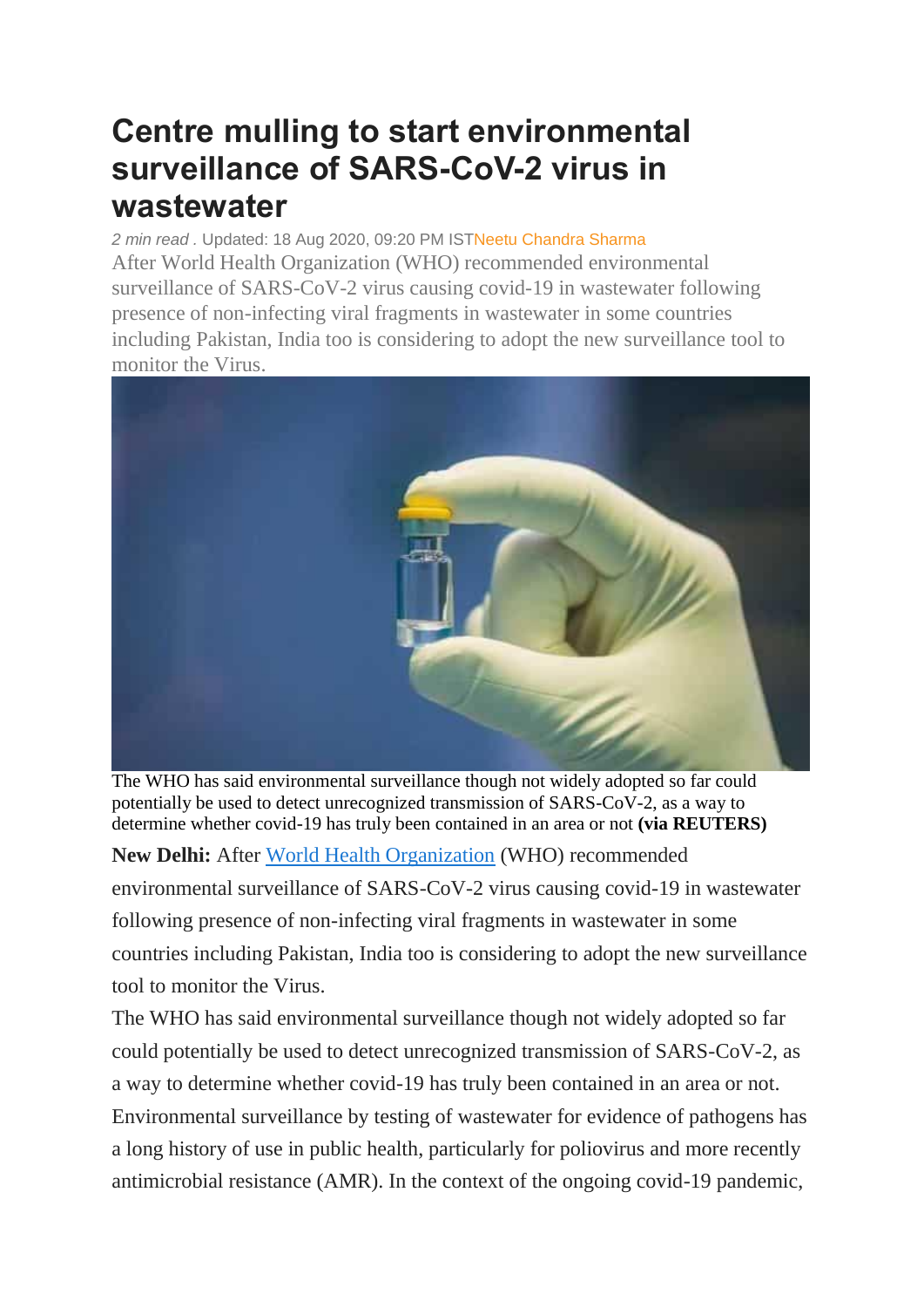it is being used for the detection of SARS-CoV-2 shed into wastewater from the upper gastrointestinal and upper respiratory system and via faeces.

The Central Pollution Control Board (CPCB) under ministry of environment has already issued revised guidelines for disposal of human waste including fecal waste generating from the covid dedicated hospitals and quarantine centres that the waste should be properly treated before disposal.

The WHO in its latest scientific brief titled-- Status of environmental surveillance for SARS-CoV-2 virus—stated that detection of non-infective RNA fragments of SARS-CoV-2 in untreated wastewater and or sludge has been reported in a number of settings, such as Milan, Italy; Murcia, Spain; Brisbane, Australia; multiple locations in the Netherlands; New Haven, Connecticut and eastern Massachusetts, United States of America; Paris, France; and existing poliovirus surveillance sites across Pakistan.

"As the WHO has recommended environmental surveillance of the coronavirus, we very much endorse it. We will discuss this issue in our next meeting. This is an important public health issue. However, India is a very large country and monitoring wastewater will be a challenging issue, a beginning can certainly be made," said Dr T K Joshi, board member CPCB.

In June, Indian Institute of Technology-Gandhinagar (IIT) found non-infectious genes of the coronavirus in wastewater samples collected from untreated sewage in an outlet in Ahmedabad. Researchers has indicated a need to introduce wastewaterbased surveillance across the country to detect, monitor and control the spread of Covid-19 and identify potential hotspots before clinical diagnosis. In April, IIT-Gn associated with a global consortium of 51 premier universities and research institutes for undertaking surveillance of sewage water to help determine and quantify excretion of the Sars-Cov-2 virus. The aim was to build an early warning system for Covid-19.

The WHO also said that at present, there is not yet sufficient evidence to recommend environmental surveillance as a standard approach for covid-19 surveillance. "If there is no concrete evidence of fecal oral transmission of the SARS-CoV-2, it may not hold true for tomorrow," said Joshi.

Environmental surveillance also, the WHO said in the scientific brief, has the potential to detect SARS-CoV-2 shedding from animal sources, such as animal